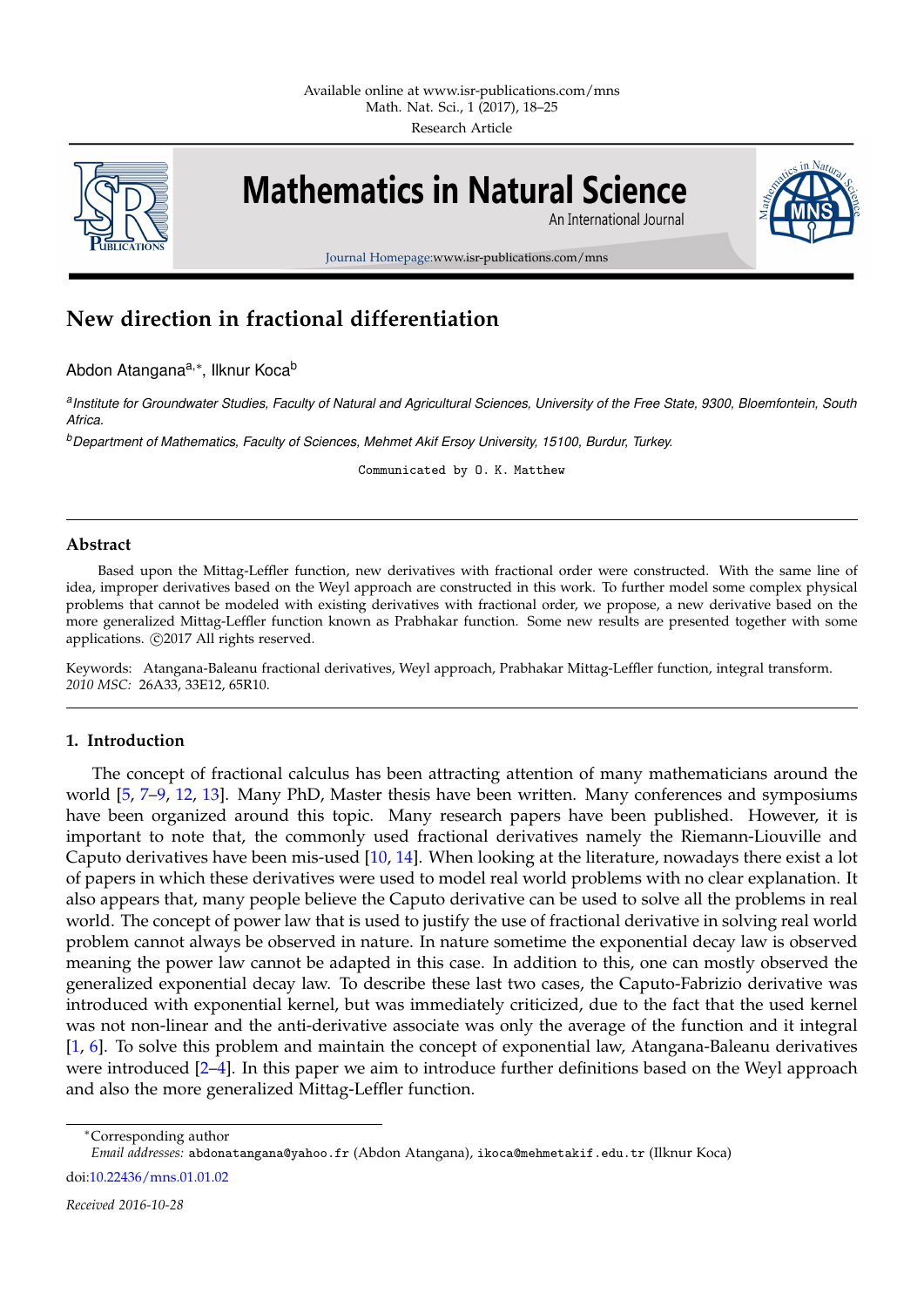#### **2. Atangana-Baleanu derivative in Caputo sense with improper integral**

In this section, we present the definitions of the new fractional derivative with improper integral.

**Definition 2.1.** Let  $f \in H^1(a,\infty)$ , and  $0 < \alpha \le 1$ , then the improper fractional derivative based upon Atangana-Baleanu derivative in Caputo and Riemann-Liouville sense are given as:

$$
{}_{0}^{ABC}D_{t}^{\alpha}(f(t))=\frac{B(\alpha)}{1-\alpha}\int_{t}^{\infty}\frac{df(\tau)}{d\tau}E_{\alpha}\left[\frac{-\alpha}{1-\alpha}(t-\tau)^{\alpha}\right]d\tau,
$$

where f is differentiable on  $(a, \infty)$ .

$$
{}_{0}^{ABR}D_{t}^{\alpha} (f(t)) = \frac{B(\alpha)}{1-\alpha} \frac{d}{dt} \int_{t}^{\infty} f(\tau) E_{\alpha} \left[ \frac{-\alpha}{1-\alpha} (t-\tau)^{\alpha} \right] d\tau,
$$

here f is not necessarily differentiable.

**Definition 2.2.** Let  $f \in H^1(-\infty, b)$  and  $\alpha \in [0, 1]$  then the improper fractional derivative of f based on Atangana-Baleanu derivative in Caputo and Riemann-Liouville sense are given as:

$$
{}_{0}^{ABC}D_{t}^{\alpha}(f(t))=\frac{B(\alpha)}{1-\alpha}\int\limits_{-\infty}^{t}\frac{df(\tau)}{d\tau}E_{\alpha}\left[\frac{-\alpha}{1-\alpha}(t-\tau)^{\alpha}\right]d\tau,
$$

where  $t \leq b$  and f is differentiable.

$$
{}_{0}^{ABR}D_{t}^{\alpha} (f(t)) = \frac{B(\alpha)}{1-\alpha} \frac{d}{dt} \int_{-\infty}^{t} f(\tau) E_{\alpha} \left[ \frac{-\alpha}{1-\alpha} (t-\tau)^{\alpha} \right] d\tau,
$$

here f is not necessarily differentiable.

**Definition 2.3.** Let  $f \in H^1(a, b)$ , and  $0 < \alpha \leq 1$ , then the AK derivative with fractional order in Caputo sense is given as:

$$
{}_{0}^{AKC}D_{t}^{\alpha}\left(f\left(t\right)\right) =\frac{1}{g(\alpha)}\int\limits_{0}^{t}\frac{df(\tau)}{d\tau}E_{\alpha,\alpha}^{\alpha}\left[-g(\alpha)\left(t-\tau\right)^{\alpha}\right]d\tau,
$$

where the function is well-defined such that

$$
\lim_{\alpha\to 0}\frac{1}{g(\alpha)}\int\limits_{0}^{t}\frac{df(\tau)}{d\tau}E_{\alpha,\alpha}^{\alpha}\left[-g(\alpha)\left(t-\tau\right)^{\alpha}\right]d\tau=\int\limits_{0}^{t}\frac{df(\tau)}{d\tau}d\tau=f(t)-f(0).
$$

In Riemann-Liouville sense we have

$$
_{0}^{AKR}D_{t}^{\alpha }\left( f\left( t\right) \right) =\frac{1}{g(\alpha )}\frac{d}{dt}\int\limits_{0}^{t}f(\tau )E_{\alpha ,\alpha }^{\alpha }\left[ -g(\alpha )\left( t-\tau \right) ^{\alpha }\right] d\tau .
$$

Also  $g(\alpha)$  is chosen such that

$$
\lim_{\alpha\to 0}\frac{1}{g(\alpha)}\frac{d}{dt}\int\limits_{0}^{t}f(\tau)E_{\alpha,\alpha}^{\alpha}\left[-g(\alpha)\left(t-\tau\right)^{\alpha}\right]d\tau=\frac{d}{dt}\int\limits_{0}^{t}f(\tau)
$$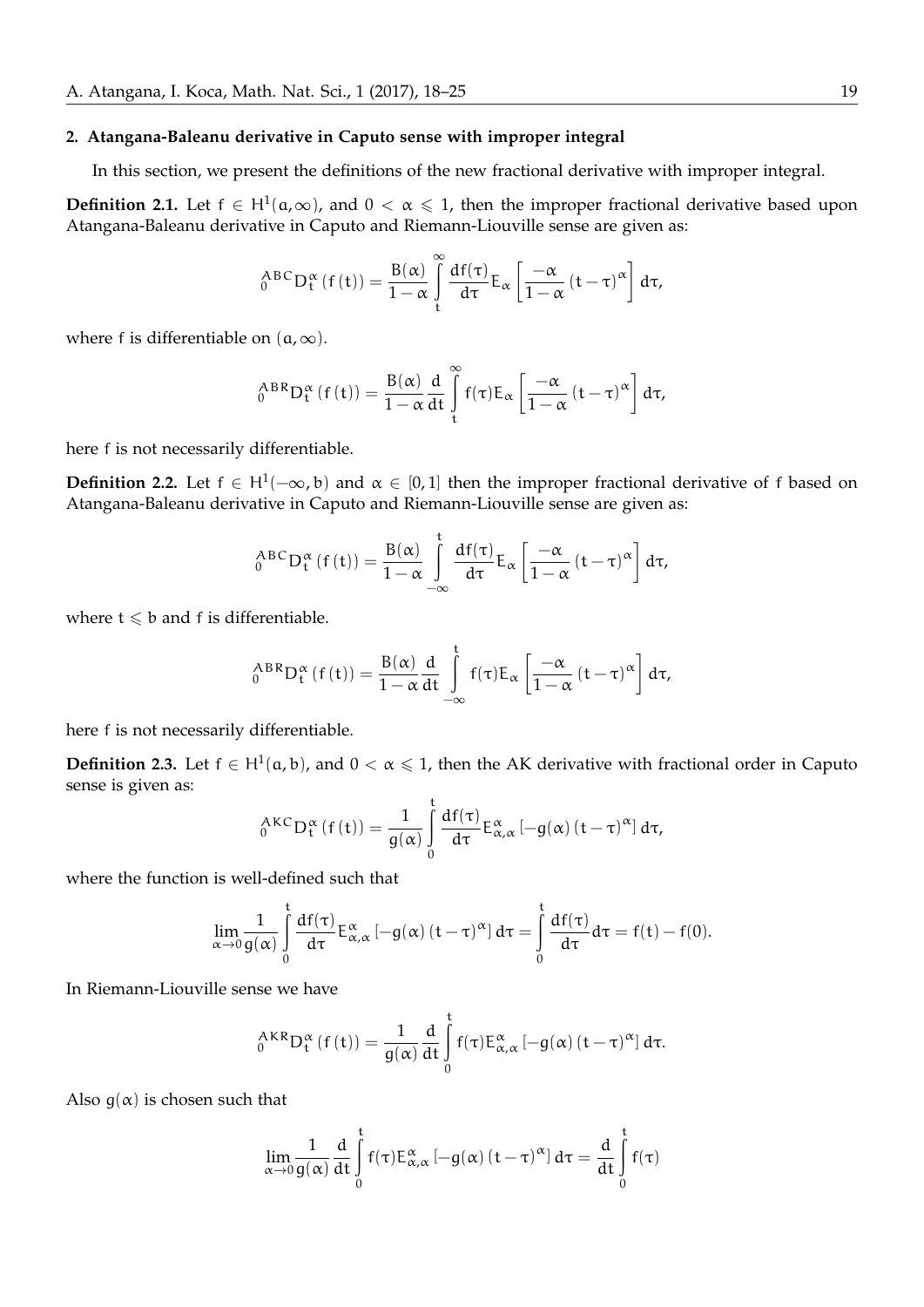and

$$
\lim_{\alpha\to 1}\frac{1}{g(\alpha)}\frac{d}{dt}\int\limits_0^t f(\tau) E_{\alpha,\alpha}^\alpha\left[-g(\alpha)\left(t-\tau\right)^\alpha\right]d\tau=\frac{d}{dt}f(t).
$$

Based upon the Weyl approach of derivative, we present the following definitions.

**Definition 2.4.** Let  $f \in H^1(a, \infty)$ ,  $0 < \alpha \le 1$ , then the AK fractional derivative in Weyl sense is given as if the function f is differentiable

$$
{}_{0}^{A K W}D_{t}^{\alpha} (f(t)) = \frac{1}{g(\alpha)} \int_{t}^{\infty} \frac{df(\tau)}{d\tau} E_{\alpha,\alpha}^{\alpha} [-g(\alpha) (t-\tau)^{\alpha}] d\tau.
$$

If f is not differentiable,

$$
_{0}^{AKW}D_{t}^{\alpha }\left( f\left( t\right) \right) =\frac{1}{g(\alpha )}\frac{d}{dt}\int\limits_{t}^{\infty }f(\tau )E_{\alpha ,\alpha }^{\alpha }\left[ -g(\alpha )\left( t-\tau \right) ^{\alpha }\right] d\tau .
$$

The function  $g(\alpha)$  is chosen to satisfy the criteria of a fractional derivative.

**Definition 2.5.** Let  $f \in H^1(-\infty, b)$ ,  $0 < \alpha < 1$ , then for the differentiable function  $f$  the AK fractional derivative in *M*<sub>in</sub>decreasing times as derivative in Weyl sense is given as

$$
{}_{0}^{AKW}D_{t}^{\alpha}(f(t))=\frac{1}{g(\alpha)}\int\limits_{-\infty}^{t} \frac{df(\tau)}{d\tau}E_{\alpha,\alpha}^{\alpha}\left[-g(\alpha)\left(t-\tau\right)^{\alpha}\right]d\tau.
$$

If f is not differentiable, then the AK derivative in Weyl sense is given as

$$
{}_{0}^{AKW}D_{t}^{\alpha}\left(f\left(t\right)\right) =\frac{1}{g(\alpha)}\frac{d}{dt}\int\limits_{-\infty}^{t}f(\tau)E_{\alpha,\alpha}^{\alpha}\left[-g(\alpha)\left(t-\tau\right)^{\alpha}\right]d\tau.
$$

<span id="page-2-0"></span>*Remark* 2.6. In this paper and in all definitions above  $E_{\alpha,\alpha}^{\alpha}$  is generalized Mittag-Leffler function. Let us give the generalized Mittag-Leffler function definition below with  $E^{\gamma}_{\alpha}$  $\int_{\alpha,\beta}^{\gamma}(z)$  form [\[11,](#page-7-11) [15\]](#page-7-12):

$$
E_{\alpha,\beta}^{\gamma}(z)=\sum_{n=0}^{\infty}\frac{(\gamma)_nz^n}{\Gamma(\alpha n+\beta)n!},\quad (\alpha,\ \beta,\ \gamma\in\mathbb{C},\ \operatorname{Re}(\alpha)>0,\ \operatorname{Re}(\beta)>0,\ \operatorname{Re}(\gamma)>0),
$$

where  $(\gamma)_n$  is the Pochhammer symbol

$$
(\gamma)_n = \frac{\Gamma(\gamma + n)}{\Gamma(\gamma)}, \ \ (\gamma)_0 = 1, \quad (\gamma)_n = \gamma(\gamma + 1)(\gamma + 1) \cdots \Gamma(\gamma + n - 1), \ n \geqslant 1.
$$

The AK derivative has the following properties.

$$
{}_{0}^{AKC}D_{t}^{\alpha} (f(t)) = \frac{1}{g(\alpha)} \int_{0}^{t} \frac{df(\tau)}{d\tau} E_{\alpha,\beta}^{q} [-g(\alpha) (t-\tau)^{\alpha}] d\tau
$$
  

$$
= \frac{1}{g(\alpha)} \int_{0}^{t} \frac{df(\tau)}{d\tau} \frac{1}{\Gamma(q)} \Psi \left[ \frac{(q,1)}{(\beta,\alpha)} \right] - g(\alpha) \tau^{\alpha} d\tau,
$$

where Ψ is the Wright function define as

$$
{}_{p}\Psi_{q}(z)=\sum_{k=0}^{\infty}\frac{\Pi_{i=1}^{p}\Gamma(\mathfrak{a}_{i}+A_{i}k)}{\Pi_{j=1}^{q}\Gamma(b_{j}+B_{j}k)}\frac{z^{k}}{k!}
$$

with of course  $a_i$ ,  $b_j \in \mathbb{C}$ ,  $A_i$ ,  $B_j \in \mathbb{R}$ .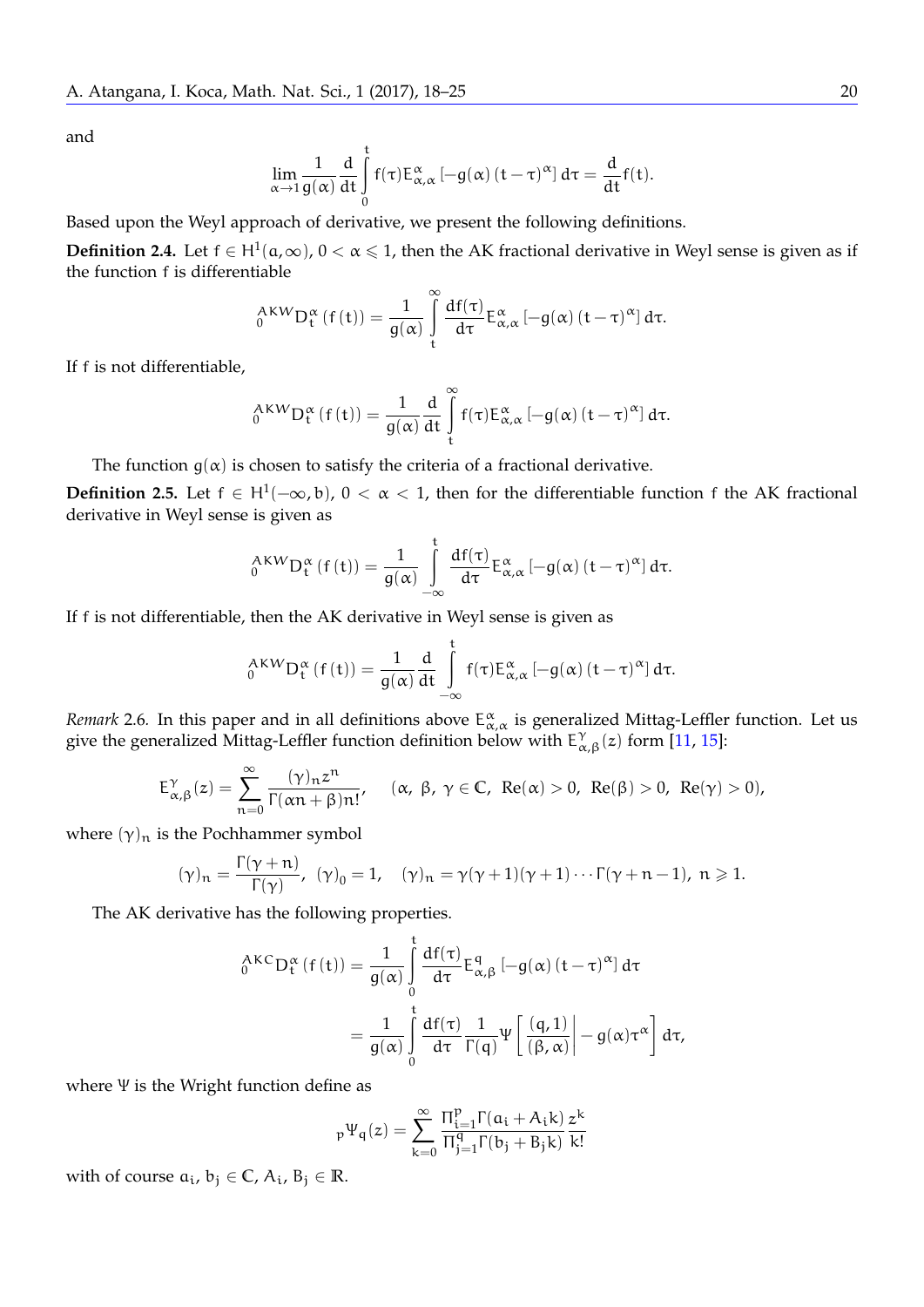We now present some relationships with some integral transform. The Laplace transform of AKC derivative is given as

$$
L(^{AKC}_{0}D_{t}^{\alpha}f(t))=\frac{1}{g(\alpha)}L\left(\frac{df(t)}{dt}\right)L\left(E_{\alpha,\beta}^{q}(-g(\alpha)t^{\alpha})\right)=\frac{1}{g(\alpha)}\left\{pF(p)-f(0)\right\}L\left(E_{\alpha,\beta}^{q}(-g(\alpha)t^{\alpha})\right).
$$

Nevertheless we have the following relation if  $\beta > 0$ , Re(p)  $> 0$ ,  $\lambda \in \mathbb{C}$ , and  $\Big|$  $\frac{\lambda}{p^{\alpha}} \Big| < 1$ , then

$$
L\left(t^{\beta-1}E_{\alpha,\beta}^{q}(\lambda t^{\alpha})\right)_{(p)}=\frac{p^{\alpha q-\beta}}{(p^{\alpha}-\lambda)^{q}}.
$$

Therefore when  $\beta = 1$  we have

$$
L\left(E_{\alpha,1}^q(\lambda t^{\alpha})\right)_{(p)} = \frac{p^{-n\alpha-1}}{(1-g(\alpha))^q}.
$$

Thus if  $\beta = 1$  the Laplace transform of AKC is given as

$$
L(_{0}^{AKC}D_t^{\alpha}f(t))_{(p)}=\frac{1}{g(\alpha)}\left(pF(p)-f(0)\right)\frac{p^{-n\alpha-1}}{(1-g(\alpha))^q}=\frac{1}{g(\alpha)}\frac{p^{-n\alpha}F(p)}{(1-g(\alpha))^q}-\frac{f(0)}{g(\alpha)}\frac{p^{-n\alpha-1}}{(1-g(\alpha))^q}.
$$

Then AKR is given as

$$
L(^{AKR}_{0}D_{t}^{\alpha}f(t))_{(p)}=\frac{1}{g(\alpha)}\frac{p^{-n\alpha}F(p)}{(1-g(\alpha))^{q}}.
$$

**Theorem 2.7.** *If* β = 1 *then the following ordinary differential equation with AKR fractional derivative has a unique solution*

$$
{}_0^{AKR}D_t^{\alpha}f(t)=u(t).
$$

*Proof.* To solve this equation, we apply on both sides the Laplace transform to have

$$
\frac{1}{g(\alpha)}\frac{p^{\alpha q}F(p)}{(p^{\alpha}+g(\alpha))^q}=U(p)F(p)=g(\alpha)\left(\frac{p^{\alpha}+g(\alpha)}{p^{\alpha}}\right)^qU(p)f(t)=g(\alpha)\int\limits_0^t\beta(t-\tau)u(\tau)d\tau,
$$

with

$$
\beta(t) = L^{-1}\left(\left(\frac{p^{\alpha} + g(\alpha)}{p^{\alpha}}\right)^q\right) = L^{-1}\left(\left(1 + \frac{g(\alpha)}{p^{\alpha}}\right)^q\right).
$$

 $\Box$ 

<span id="page-3-0"></span>**Theorem 2.8.** Let  $f \in H^1(a,b)$ , and  $0 < \alpha \leq 1$ , then the Sumudu transform of AK derivative with fractional order *in Caputo sense is given as:*

$$
ST\left(\substack{AKC\\0}D_t^{\alpha}f(t)\right)_{(u)} = \frac{F(u)}{g(\alpha)\left(1-g(\alpha)\right)^q} - \frac{f(0)}{g(\alpha)\left(1-g(\alpha)\right)^q}.
$$

*Proof.* When  $\beta = 1$ , the Sumudu transform of AK derivative with fractional order in Caputo sense is given as

$$
ST\left(^{AKC}_{0}D_{t}^{\alpha}f(t)\right)_{(u)}=ST\left\{\frac{1}{g(\alpha)}\int\limits_{0}^{t}\frac{df(\tau)}{d\tau}E_{\alpha,1}^{q}\left[\lambda\left(t-\tau\right)^{\alpha}\right]d\tau\right\},
$$

where  $-g(\alpha) = \lambda$ .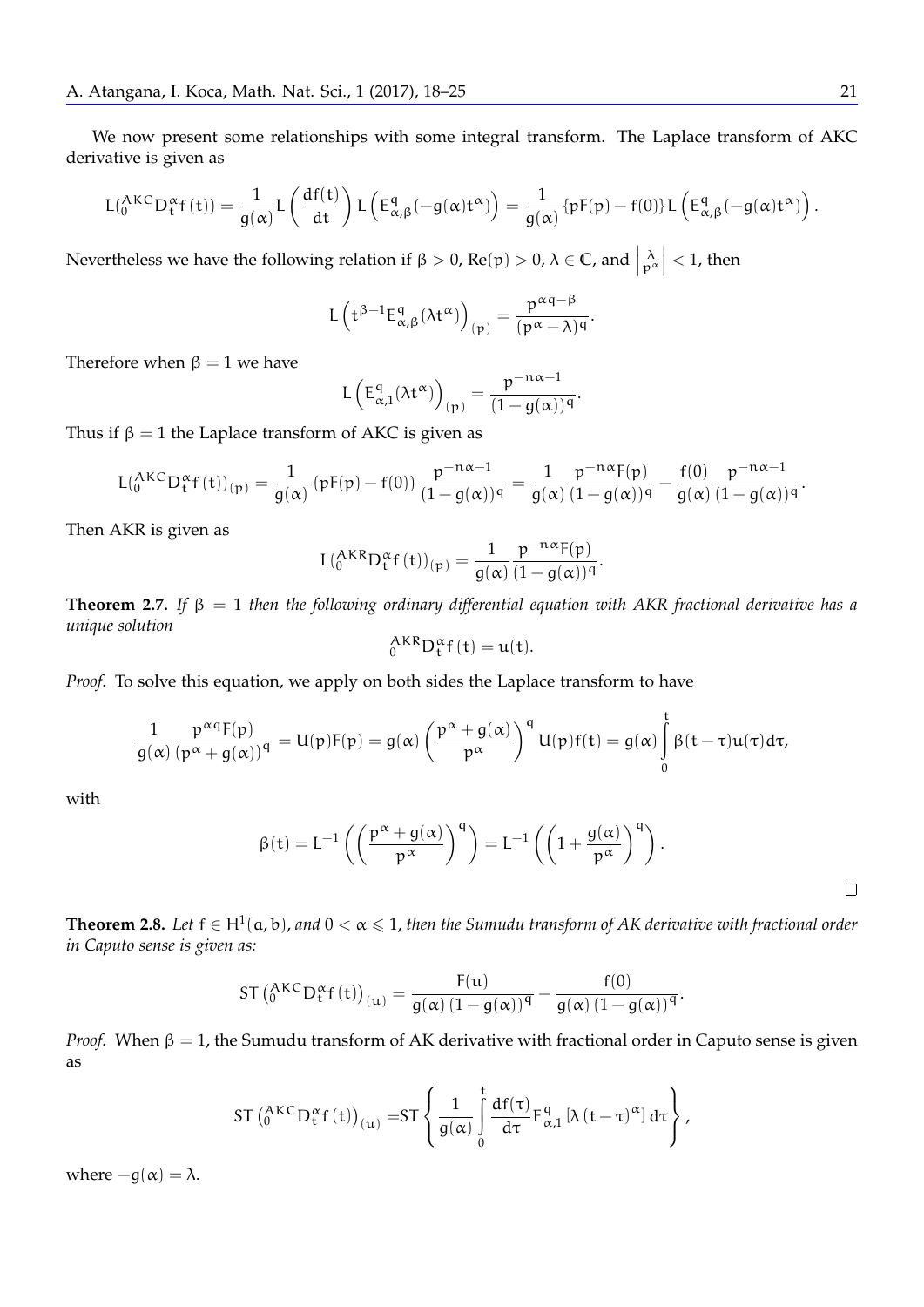Using the convolution properties of Sumudu transform we have the following

$$
ST\left(\substack{A K C}{}_{\mathbf{D}_{\mathbf{t}}^{\alpha}} f(t)\right)_{(\mathbf{u})} = \frac{1}{g(\alpha)} \left( F(\mathbf{u}) - f(0) \right) ST\left( E_{\alpha,1}^{q} \left[ \lambda \mathbf{t}^{\alpha} \right] \right)
$$

$$
= \frac{1}{g(\alpha)} \left( F(\mathbf{u}) - f(0) \right) \left( 1 - g(\alpha)^{-q} \right)
$$

$$
= \frac{F(\mathbf{u})}{g(\alpha) \left( 1 - g(\alpha) \right)^{q}} - \frac{f(0)}{g(\alpha) \left( 1 - g(\alpha) \right)^{q}}.
$$

Then the Sumudu transform of AK derivative with fractional order in Riemann-Liouville sense is given with Theorem [2.9.](#page-4-0)  $\Box$ 

<span id="page-4-0"></span>**Theorem 2.9.** Let  $f \in H^1(a,b)$ , and  $0 < \alpha \leq 1$ , then the Sumudu transform of AK derivative with fractional order *in Riemann-Liouville sense is given as:*

$$
ST\left(\substack{AKR\\0}D_t^{\alpha}f(t)\right)_{(u)}=\frac{1}{g(\alpha)}\frac{F(u)}{(1-g(\alpha))^q}.
$$

*Proof.* Using the same rules from Theorem [2.8,](#page-3-0) the requested result is obtained.

<span id="page-4-1"></span>**Theorem 2.10.** Let  $f \in H^1(a,b)$ , and  $0 < \alpha \leq 1$ , then the Mellin transform of AK derivative with fractional order *in Caputo sense is given as:*

$$
M\left(^{AKC}_{0}D_{t}^{\alpha}f(t)\right)_{(s)}=\frac{1}{g(\alpha)}\frac{(1-s)F(s-1)(s+n\alpha)^{-1}}{(1-g(\alpha))^q\Gamma(n\alpha+1)}.
$$

*Proof.* The Mellin transform of AK derivative with fractional order in Caputo sense is given as

$$
M\left(^{AKC}_{0}D_{t}^{\alpha}f(t)\right)_{(s)}=M\left\{\frac{1}{g(\alpha)}\int\limits_{0}^{t}\frac{df(\tau)}{d\tau}E_{\alpha,1}^{q}\left[\lambda\left(t-\tau\right)^{\alpha}\right]d\tau\right\}.
$$

Using the convolution properties of Mellin transform we have equality below:

$$
M\left(^{AKC}_{0}D_{t}^{\alpha}f(t)\right)_{(s)}=\frac{1}{g(\alpha)}M\left(\frac{df(t)}{dt}\right)M(E_{\alpha,1}^{q}[\lambda t^{\alpha}]).
$$

So we have

$$
M\left(^{AKC}_{0}D_{t}^{\alpha}f(t)\right)_{(s)}=\frac{1}{g(\alpha)}\frac{(1-s)F(s-1)(s+n\alpha)^{-1}}{(1-g(\alpha))^q\Gamma(n\alpha+1)}.
$$

**Theorem 2.11.** Let  $f \in H^1(a,b)$ , and  $0 < \alpha \leq 1$ , then the Mellin transform of AK derivative with fractional order *in Riemann-Liouville sense is given as:*

$$
M\left(^{AKR}_{0}D_{t}^{\alpha}f(t)\right)_{(s)} = \frac{1}{g(\alpha)} \frac{F(s)(s+n\alpha)^{-1}}{(1-g(\alpha))^q \Gamma(n\alpha+1)}.
$$

*Proof.* Using the same rules from Theorem [2.10,](#page-4-1) the requested result is obtained.

<span id="page-4-2"></span>**Theorem 2.12.** Let  $f \in H^1(a,b)$ , and  $0 < \alpha \leq 1$ , then the Fourier transform of AK derivative with fractional order *in Caputo sense is given as:*

$$
F\left(^{AKC}_{0}D_{t}^{\alpha}f(t)\right)_{(w)} = \frac{1}{g(\alpha)}(jw)F(w)\frac{1}{\sqrt{2\pi}}(1-\lambda)^{-q}(sgn(w)-1).exp(\frac{1}{2}i\pi(n\alpha))sin(\pi(n\alpha))|w|^{-(n\alpha-1)}
$$

*for*  $(\lambda = 1 \text{ or } Re(q) < 0)$  *and*  $|\lambda| < 1$ .

 $\Box$ 

 $\Box$ 

 $\Box$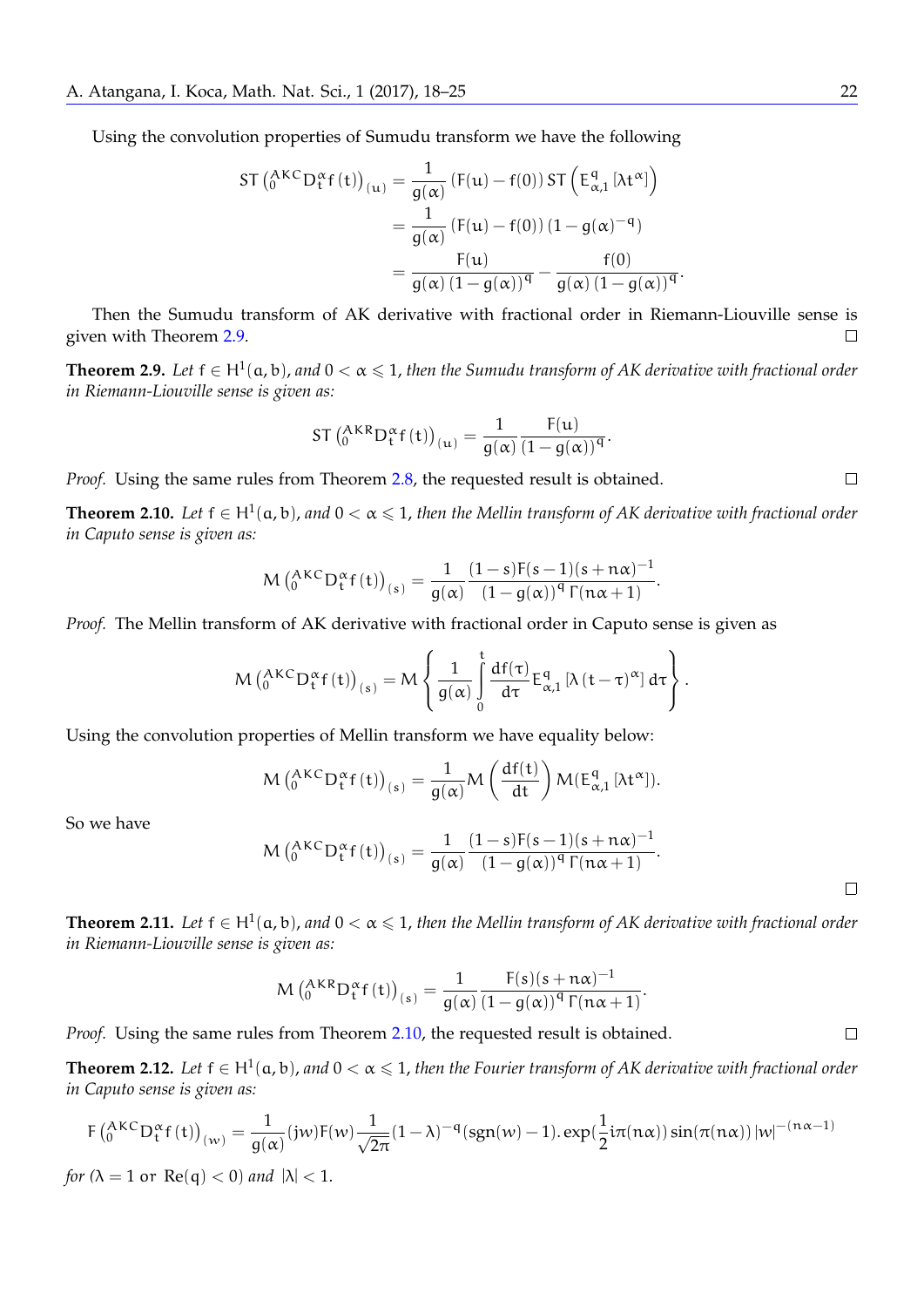*Proof.* From the definition of Fourier transform, we get equalities below:

$$
F\left(\substack{A}{K}^{C}D_{t}^{\alpha}f(t)\right)_{(w)} = M\left\{\frac{1}{g(\alpha)}\int_{0}^{t} \frac{df(\tau)}{d\tau}E_{\alpha,1}^{q} \left[\lambda(t-\tau)^{\alpha}\right]d\tau\right\}
$$
  
\n
$$
= \frac{1}{g(\alpha)}F\left(\frac{df(t)}{dt}\right)F(E_{\alpha,1}^{q} \left[\lambda t^{\alpha}\right])
$$
  
\n
$$
= \frac{1}{g(\alpha)}(jw)F(w)F(E_{\alpha,1}^{q} \left[\lambda t^{\alpha}\right])
$$
  
\n
$$
= \frac{1}{g(\alpha)}(jw)F(w)\frac{1}{\sqrt{2\pi}}(1-\lambda)^{-q}(sgn(w)-1).exp(\frac{1}{2}i\pi(n\alpha))sin(\pi(n\alpha))|w|^{-(n\alpha-1)}
$$

for  $(\lambda = 1$  or  $\text{Re}(q) < 0$  and  $|\lambda| < 1$ .

**Theorem 2.13.** Let  $f \in H^1(a,b)$ , and  $0 < \alpha \leq 1$ , then the Fourier transform of AK derivative with fractional order *in Riemann-Liouville sense is given as:*

$$
F\left(^{AKR}_{0}D_{t}^{\alpha}f(t)\right)_{(w)} = \frac{1}{g(\alpha)}F(w)\frac{1}{\sqrt{2\pi}}(1-\lambda)^{-q}(sgn(w)-1).\exp(\frac{1}{2}i\pi(n\alpha))\sin(\pi(n\alpha))|w|^{-(n\alpha-1)}
$$

*for*  $\lambda = 1$  *v*  $\text{Re}(q) < 0$  *and*  $|\lambda| < 1$ .

*Proof.* Using the same rules from Theorem [2.12,](#page-4-2) the requested result is obtained.

#### **3. Partial derivative**

Since many physical problems are sometimes required the time and space component, that is to say the physical problem has to be evaluated in time and space. It is therefore important to extend the new definitions to the concept of partial derivative. In this section, we present some definitions of partial derivatives associated to the new derivative.

**Definition 3.1.** Let f be a function of two variable x, y such that  $f \in H^1(a_1, \infty) \times H^1(a_2, \infty)$ , let in addition  $\alpha \in (0,1]$ , then the partial derivative of Atangana-Baleanu with fractional order  $\alpha$  is given as if f is differentiable in x-direction

$$
{}_{1}^{ABC}D_{x}^{\alpha}f(x,y)=\frac{1}{g(\alpha)}\int_{1}^{\alpha}\frac{\partial f(\tau,y)}{\partial\tau}E_{\alpha}(-g(\alpha)(x-\tau)^{\alpha})d\tau.
$$

If the  $\frac{\partial f(\tau,y)}{\partial \tau}$  is differentiable in y-direction then we have below:

$$
_{t}^{ABC}D_{x,y}^{\alpha}f(x,y)=\frac{1}{\left(g(\alpha)\right)^{2}}\int\limits_{l}^{\chi}\int\limits_{l}^{y} \frac{\partial^{2}f(\tau,\lambda)}{\partial\tau\partial\lambda}.\text{E}_{\alpha,\beta}^{\gamma,q}(-g(\alpha)(x-\tau)^{\alpha})\text{E}_{\alpha,\beta}^{\gamma,q}(-g(\alpha)(y-\lambda)^{\alpha})d\tau d\lambda.
$$

**Theorem 3.2.** Let  $f(x,y) \in H^1(a_1,b_1) \times H^1(a_2,b_2)$  be a function such that  $\frac{\partial^2 f(\tau,\lambda)}{\partial \tau \partial \lambda}$  and  $\frac{\partial^2 f(\tau,\lambda)}{\partial \lambda \partial \tau}$  exist and both *are continuous in*  $(a_1, b_1) \times (a_2, b_2)$  *then the following relationship is obtained* 

$$
{}_{1}^{ABC}D_{x,y}^{\alpha}f(x,y) = {}_{1}^{ABC}D_{y,x}^{\alpha}f(x,y).
$$

*Proof.* By definition we have

$$
{}^{ABC}_{\iota}D^{\alpha}_{x,y}f(x,y)=\frac{1}{\left(g(\alpha)\right)^2}\int\limits^{\chi}_{\iota}\int\limits^y_0\frac{\partial^2f(\tau,\lambda)}{\partial\tau\partial\lambda}.E_{\alpha}(-g(\alpha)(x-\tau)^{\alpha})E_{\alpha}(-g(\alpha)(y-\tau)^{\alpha})d\tau d\lambda.
$$

 $\Box$ 

 $\Box$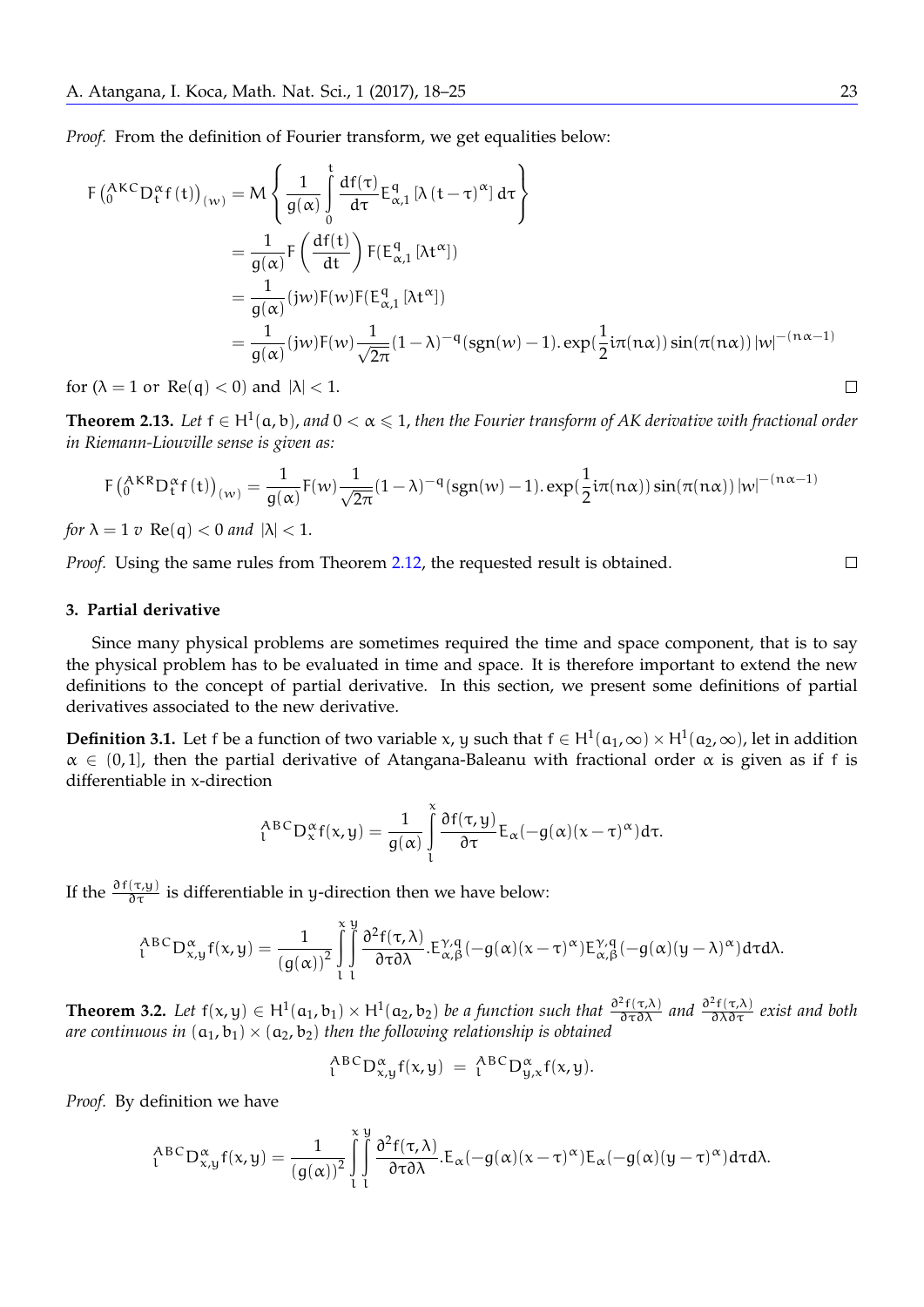Since  $\frac{\partial^2 f(\tau,\lambda)}{\partial \tau \partial \lambda}$  and  $\frac{\partial^2 f(\tau,\lambda)}{\partial \lambda \partial \tau}$  are continuous on  $(a_1,b_1) \times (a_2,b_2)$  then using the Clairaut theorem we obtain  $\frac{\partial^2 f(\tau,\lambda)}{\partial \tau \partial \lambda}$  and  $\frac{\partial^2 f(\tau,\lambda)}{\partial \lambda \partial \tau}$  thus

$$
A^{BC}_{\alpha}D^{\alpha}_{x,y}f(x,y) = \frac{1}{(g(\alpha))^2} \int_{\alpha}^{\alpha} \int_{\alpha}^{\beta} \frac{\partial^2 f(\tau,\lambda)}{\partial \tau \partial \lambda} E_{\alpha}(-g(\alpha)(x-\tau)^{\alpha}) E_{\alpha}(-g(\alpha)(y-\tau)^{\alpha}) d\tau d\lambda
$$
  

$$
= \frac{1}{(g(\alpha))^2} \int_{\alpha}^{\beta} \int_{\alpha}^{\beta} \frac{\partial^2 f(\tau,\lambda)}{\partial \lambda \partial \tau} E_{\alpha}(-g(\alpha)(y-\tau)^{\alpha}) E_{\alpha}(-g(\alpha)(x-\tau)^{\alpha}) d\lambda d\tau
$$
  

$$
= \int_{\alpha}^{ABC} D^{\alpha}_{y,x}f(x,y).
$$

This completes the proof.

**Definition 3.3.** Let f be a function that is not necessarily differentiable in  $(a, \infty)$  then for  $\alpha \in (0, 1]$  the partial derivative associated to Atangana-Baleanu in Riemann-Liouville sense is given as

$$
{}_{0}^{ABR}D_{x}^{\alpha}f(x,y) = \frac{B(\alpha)}{1-\alpha}\int_{x}^{\infty}f(\tau,y)E_{\alpha}(-\frac{\alpha}{1-\alpha}(x-\tau)^{\alpha})d\tau.
$$

For second order we have

$$
{}_{0}^{ABR}D_{x,y}^{\alpha}f(x,y) = \frac{\partial^{2}}{\partial x \partial y} \frac{B(\alpha)}{(1-\alpha)^{2}} \int_{x-y}^{\infty} \int_{y}^{\infty} f(\tau,\lambda).E_{\alpha}(-\frac{\alpha}{1-\alpha}(x-\tau)^{\alpha})E_{\alpha}(-\frac{\alpha}{1-\alpha}(\lambda-y)^{\alpha})d\tau d\lambda.
$$

**Definition 3.4.** Let f be a function defined in  $H^1(a_1, b_1) \times H^1(a_2, b_2)$  but not necessarily differentiable. Let in addition  $\alpha \in (0,1)$  then, the partial fractional derivative in Atangana-Baleanu type of f in x-direction is given as

$$
_{0}^{ABR}D_{x}^{\alpha}f(x,y)=\frac{B(\alpha)}{1-\alpha}\frac{d}{dx}\int\limits_{l}^{\alpha}f(\tau,y)E_{\alpha}(-\frac{\alpha}{1-\alpha}(x-\tau)^{\alpha})d\tau.
$$

Then the partial derivative in  $x$ ,  $y$ -direction is given as

$$
_{0}^{A B R}D_{x,y}^{\alpha}f(x,y)=\frac{B(\alpha)}{(1-\alpha)^{2}}\frac{\partial^{2}}{\partial x\partial y}\int\limits_{l}^{x}\int\limits_{l}^{y}f(\tau,\lambda).E_{\alpha}(-\frac{\alpha}{1-\alpha}(x-\tau)^{\alpha})E_{\alpha}(-\frac{\alpha}{1-\alpha}(\lambda-y)^{\alpha})d\tau d\lambda.
$$

**Definition 3.5.** Let f be a function defined in  $H^1(a_1, b_1) \times H^1(a_2, b_2)$  but not necessarily differentiable. Let α,  $β$ ,  $γ ∈ (0, 1)$  then the AK fractional partial derivative in Caputo sense is given as

$$
{}_{0}^{AKC}D_{x}^{\alpha}f(x,y) = \frac{1}{g(\alpha)}\int_{0}^{\alpha}\frac{\partial}{\partial \tau}f(\tau,y)E_{\alpha,\beta}^{\gamma,q}(-g(\alpha)(x-\tau)^{\alpha})d\tau.
$$

If  $\frac{\partial}{\partial x}f(x,y)$  is differentiable in y-direction then we have

$$
_{0}^{AKC}D_{y,x}^{\alpha}f(x,y)=\frac{1}{\left(g(\alpha)\right)^{2}}\int\limits_{0}^{y}\int\limits_{0}^{x}\frac{\partial^{2}f(\tau,\lambda)}{\partial\lambda\partial\tau}.\text{E}_{\alpha,\beta}^{\gamma,q}(-g(\alpha)(x-\tau)^{\alpha})\text{E}_{\alpha,\beta}^{\gamma,q}(-g(\alpha)(y-\lambda)^{\alpha})d\tau d\lambda.
$$

**Definition 3.6.** Let  $f \in H^1(a_1, b_1) \times H^1(a_2, b_2)$  be a function not necessarily differentiable in x- and ydirections. Let  $\alpha$ ,  $\beta$ ,  $\gamma \in (0,1)$  then the AK fractional partial derivative in Riemann-Liouville sense is

 $\Box$